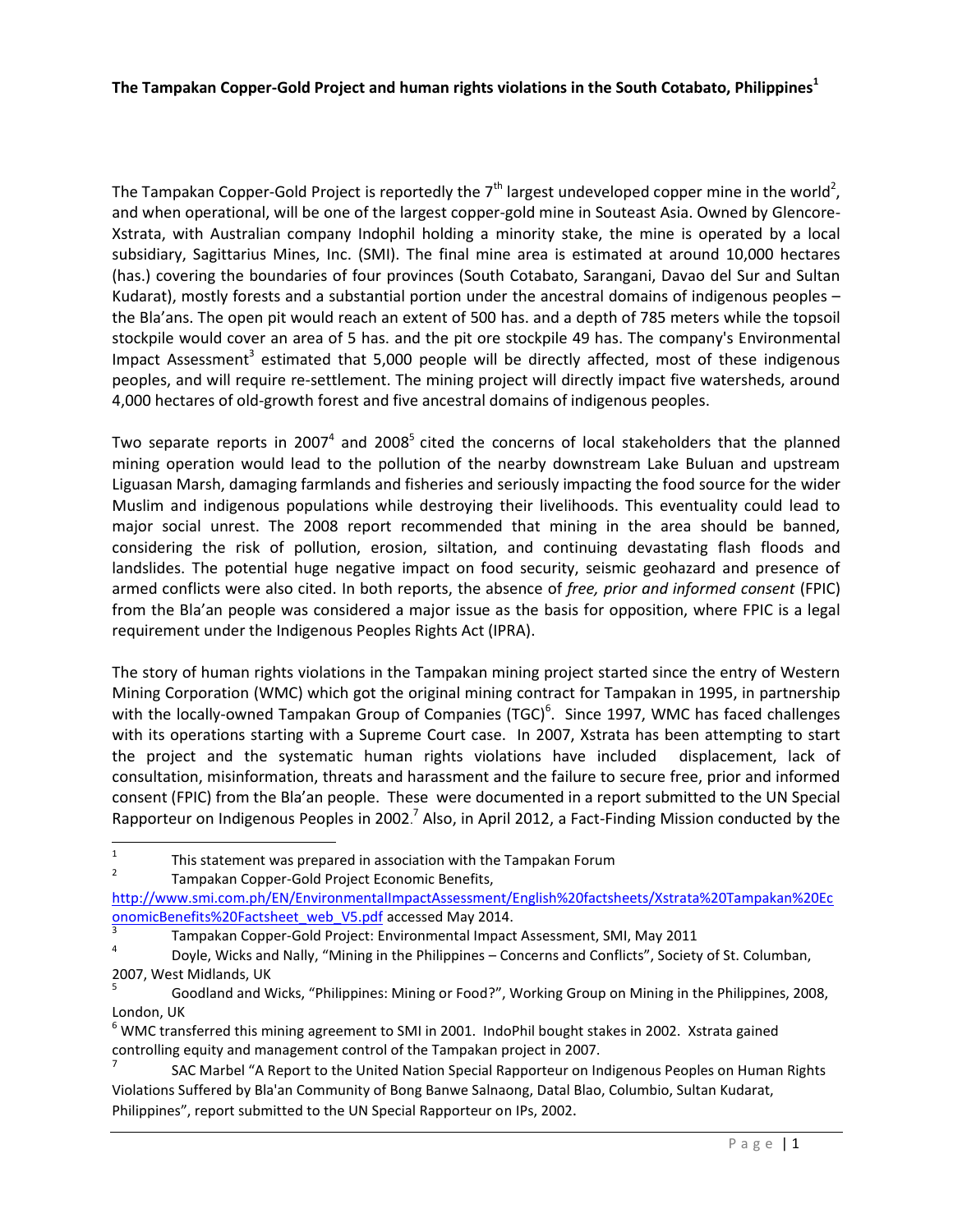Tampakan Forum<sup>8</sup> established that: 1) Xstrata/SMI <sup>9</sup>clearly violated the Philippine government's order to refrain from conducting any development activity in the project area while its application for an environmental clearance was still being appealed; 2) heightened presence of military and security forces in the area could be linked to the growing opposition of the Bla'an people against the mining project; 3) human rights violations were committed by the mining company when its road widening project destroyed crops and farms and houses were burned; 4) at least four incidents of harassment perpetuated by police and military were documented in the first quarter of 2012; 5) freedom of movement was violated when the military imposed a curfew in December 2011, and the military presence had instilled a fear among Bla'ans of venturing into the forest to gather food and other needs, as well as the prohibition of constructing huts or abodes<sup>10</sup>; 6) violation and disruption of cultural practices and religious beliefs. $11$ 

At least three incidents of extra-judicial killings are directly linked to the mining project. In August 2012, Juvy Capion and her two sons were killed by what military operatives described as an "armed encounter", but evidence points to it being the murder of unarmed civilians. In January 2013, Kitari Capion was killed by elements of a para-military group, on his way back home while riding a motorcycle. In October 2013, the highest-ranking elder/leader among the Bla'ans, Anting Freay, was killed by military elements, again invoking a "military encounter". All the victims are families and relatives of Daguil Capion, the Bla'an chief tasked to implement the defense of the ancestral lands, particularly against the entry of the Tampakan mining project. Daguil Capion has been wrongfully tagged as a communist insurgent by the military. The labeling of Bla'an community rights defenders as "insurgents" and "bandits" or criminals is a way of the State to justify their arrests and attacks against the community.

In June 2013, an independent Human Rights Impacts Assessment  $(HRIA)^{12}$  reported five major predicaments regarding the Tampakan mining project: 1. incoherent information and lack of meaningful participation of the peoples concerned; 2. dependency of basic services on the future of the project; 3. imbalanced power relationship between SMI and affected communities; 4. insufficiency of established grievance mechanisms; and 5. accumulating grievances and triggers of violent conflict. The report also outlined the significant impacts of the mining project on human rights; linked the volatile peace and high-risk security situation to the mining project; observed the high-level of marginalization and discrimination against indigenous peoples; and noted the government failure to meet human rights duties.

<sup>-&</sup>lt;br>8 Tampakan Forum is a coalition of local organizations in South Cotabato and national and international support groups providing technical and other forms of support to the campaign against the TAmpakan Copper-Gold Mining Project. The forum is convened by the Social Action Center – Marbel Diocese (SAC-Marbel) and secretariat function is provided by the Philippine Misereor Partneship, Inc. (PMPI).  $^{9}$  At that time, Glencore has not yet completed its take-over of Xstrata

<sup>&</sup>lt;sup>10</sup> The Bla'ans construct their houses by getting materials from the forests. Since they are either prevented or fearful of entering the forests, they can't construct, repair or improve their houses.

Such as destruction of sacred burial grounds, intrusion in a place of worship to look for suspected criminals and prevention of practicing customary beliefs because of military presence in the forests

<sup>12</sup> Hamm, Schax, Scheper: Human Rights Impact Assessment of the Tampakan Copper-Gold Project, 2013, Misereor (Germany) and Fastenopfer (Switzerland)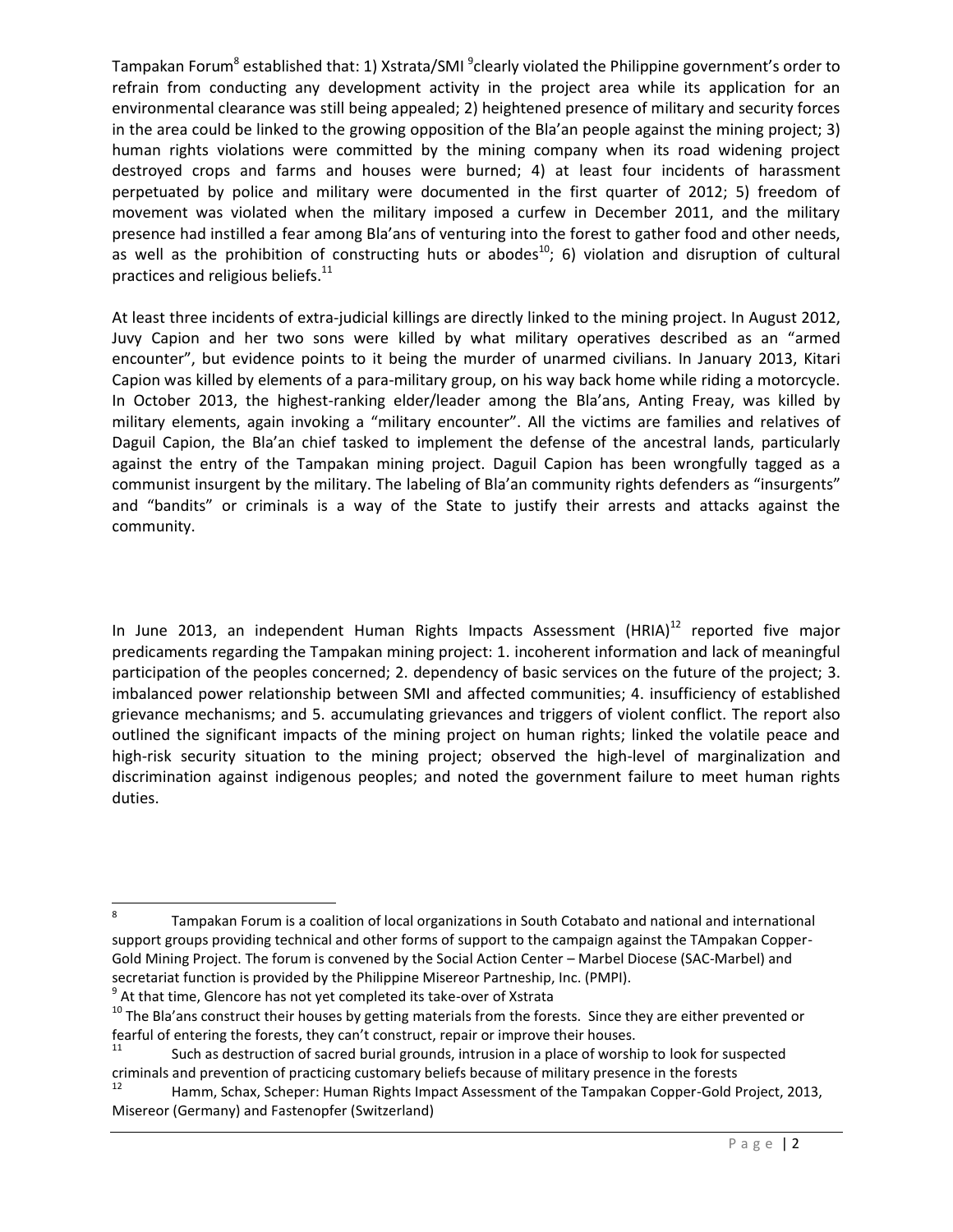These cases of harassment and killings have resulted to legal complaints and the filing of cases at the Commission on Human Rights of the Philippines, the local courts and military tribunals. In all cases, military elements of Task Force KITACO were accused by survivors and witnesses as perpetrators. Task Force KITACO is a composite group of police, military and civilian defense forces (para-military group) and was set up as an "Investment Defense Force" (IDF), whose main mission is to protect the mining project. Subsequent Congressional Investigations in the Tampakan case revealed that SMI was funding the operations and maintenance of Task Force KITACO.<sup>13</sup>

The Commission on Human Rights of the Philippines (CHRP) has done at least two high-level investigations and dialogues that have indirectly resulted in a temporary "re-positioning" of military personnel in the area.<sup>14</sup>This re-positioning, however, has not eliminated the fear and restriction of movements among the Bla'ans within their territories. And last February 2014, a military intrusion in the area resulted in an exchange of gunfire between the indigenous peoples and the military. No final resolution on the human rights violations have been issued by the CHRP in any of the mentioned cases. A court-martial against the military personnel involved in the Capion massacre last August 2012 is slowly plodding on, with minimal participation of civil society organizations, as well as the community victims and survivors.

In December 2013, a conference of indigenous peoples produced a resolution against the Tampakan mining project, with more than 1,800 signatures and thumbprints of the Bla'ans, proving that there is widespread resistance against the project.<sup>15</sup>

Aside from the Bla'an people, opposition to the mining project includes the local irrigators associations (farmers) and the National Agriculture and Fisheries Council (NAFC), the major multistakeholder mechanism of the Department of Agriculture.

To date, the impunity of Glencore-Xstrata/SMI is characterized by: i) its insistence to continue the negotiations with the affected Bla'an communities on the proposed re-settlement, facilitated by the NCIP<sup>16</sup> program despite the legal opposition of the affected Bla'ans; ii) the purposive effort to divide the Bla'an people with the bribery of scholarships and social development projects; and most recently and installing "illegitimate" indigenous peoples leaders and undermining the customary and traditional leaders; iii) its misleading public pronouncements that its security procedures in hiring para-military groups and Task Force KITACO were all above-board; iv) the MICC awarded Glencore-Xstrata an environmental award, despite its many violations; (v) the apparent need of Glencore-Xstrata/SMI for

 $\overline{a}$ 

<sup>&</sup>lt;sup>13</sup> Transcription of the Public Hearing of the Committee on National Cultural Communities, During the 3<sup>rd</sup> Regular Session of the House of Representatives of the 15<sup>th</sup> Congress of the Republic of the Philippines, Feb. 21, 2013, held at the South COtabato Gym and Cultural Center, Koronadal City, South Cotabato.

For the whole year of 2013, the number of military detachments inside the ancestral domains has been fluctuating between three and seven outposts, depending on the intensity of military operations. As of May 2014, only two military detachments have remained.

<sup>15</sup> In January 2014, Bla'an representatives and the Social Action Center-Marbel Diocese (SAC Marbel) lobbied the Commission on Human Rights, the DENR-Mines and Geosciences Bureau (DENR-MGB) and the National Commission on Indigenous Peoples, submitting the signed petitions of the Bla'an. The next month, the group again went back to Manila to lobby the Mining Industry Coordinating Council (MICC) not to endorse the continuation of the mining project. This time, the group led by SAC Marbel and the Social Action arm of the Catholic Bishops' Conference of the Philippines (CBCP-NASSA) brought with them boxes of petitions signed by more than 120,000 people from the provinces potentially covered by the mining project.

<sup>&</sup>lt;sup>16</sup> National Commission on Indigenous Peoples – the government agency mandated to implement the national law for Indigneous Peoples or the Indigenous Peoples Rights Act (IPRA)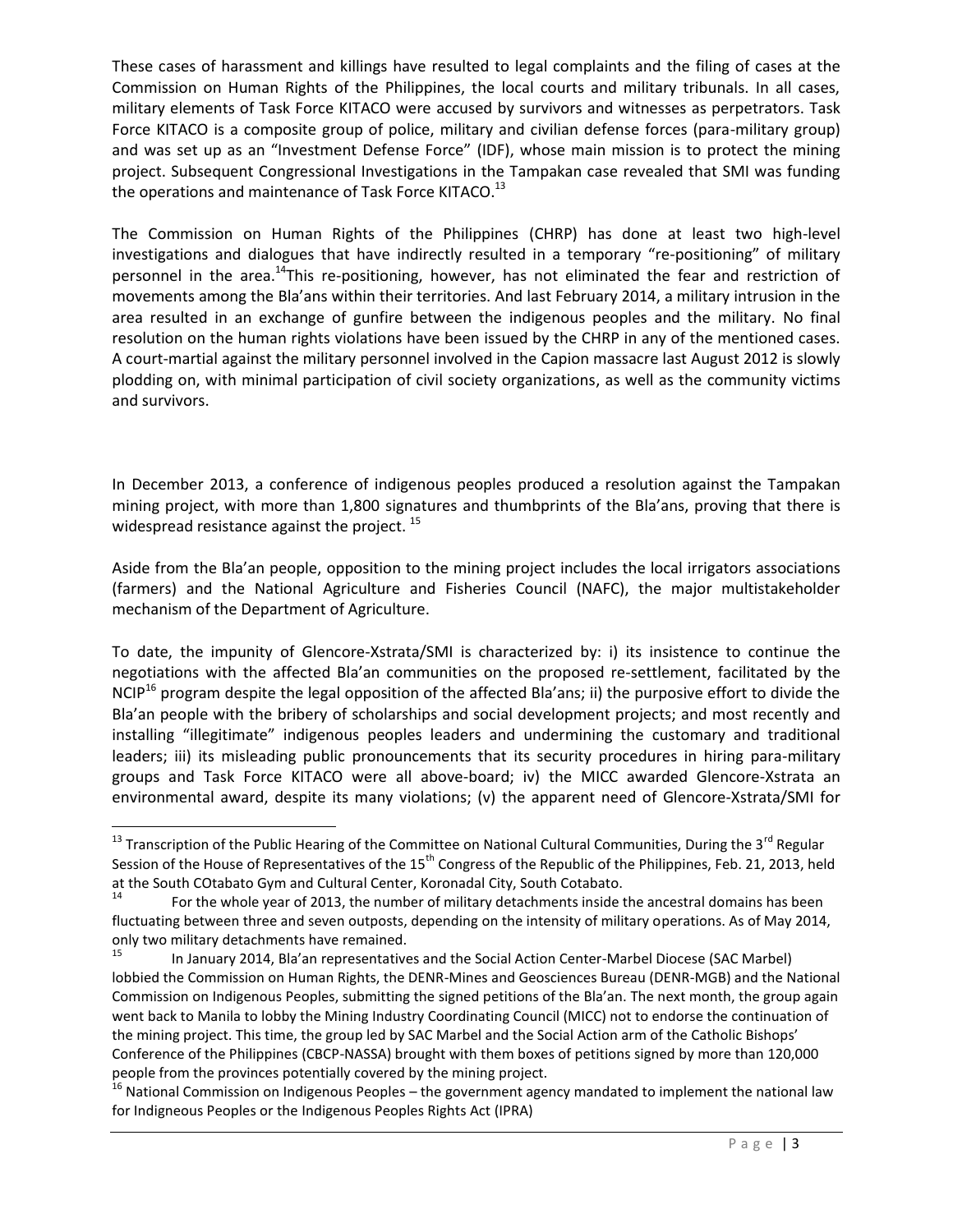increased security is the major reason why a total military pullout in the area has not been implemented by the Philippine government.

The Philippine government attempted to institute policy reforms in the mining industry via Executive Order 79, issued last August 2012. There was an apparent intent to address the grievances of communities to be affected by the Tampakan mining project, but to date it has not been realized. And the provisions of the Executive Order have not been applied so far. $^{17}$ 

The mining company has failed to fully implement the provisions of the Environmental Clearance Certificate (ECC) issued by the Environment Management Bureau of the DENR<sup>18</sup>.<sup>19</sup>Meanwhile, the local NCIP offices are facilitating the continued development activities of Glencore-Xstrata, specifically the negotiations for the re-settlement of the Bla'ans without their free, prior and informed consent, a move that is directly violating one of the conditions of the ECC.

A further issue is that the local government has effectively legislated against the project via an ordinance called the Provincial Environment Code, which has a provision that bans open-pit mining in the province of South Cotabato. The Department of Interior and Local Government (DILG) and the Department of Justice (DOJ) issued a letter last Sept. 18, 2012 to the Provincial Government of South Cotabato, instructing them to review and revoke the existing local ordinance that bans open pit mining. This move by the executive branch is a direct attack on the autonomy of local governments, a policy embedded in the Philippine Constitution and the Local Government Code of 1991 (RA 7160)

It must be noted that these cases of human rights violations and the marginalization of the rural poor in mining-affected communities are a result of the continuing implementation of the flawed Philippine Mining Act of 1995 (RA 7962). Designed to liberalize the Philippine mining industry by encouraging increased foreign investments and facilitate the smoother entry and operation of foreign transnational corporations (TNCs), this mining law is in direct conflict with other national laws.<sup>20</sup>

 $17\,$ Despite clear provisions in the Executive Order, the Philippine government has failed to i) conduct a review of contracts and a performance evaluation of existing mining contracts and projects; ii) produce map overlays that distinctly identify the risks and vulnerabilities that mining-affected communities face; and iii) ensure that the Mining Industry Coordinating Council (MICC) is not used by influential political leaders as a venue to drum up support to the Tampakan mining project, as well as other controversial mining projects.

<sup>&</sup>lt;sup>18</sup> Department of Environment and Natural Resources<br> $19$ <br>Three conditions are stipulated in the certific

Three conditions are stipulated in the certificate  $-$  i) securing the free, prior and informed consent (FPIC) of the Bla'an people, ii) the social acceptability of the mining project reflected in the approval of all *sanggunians* (local legislative councils); and iii) perpetual liability for environmental damages resulting directly or indirectly from project operations.

In particular those that promote environmental conservation (NIPAS or RA 7586), respect the indigenous peoples (IPRA RA 8371), encourage local autonomy and decentralization (LGC or RA 7160), agricultural modernization (AFMA or RA 8435), address climate change (CCA or RA 9729) and appropriate disaster risk reduction and disaster-response (DRR 10121).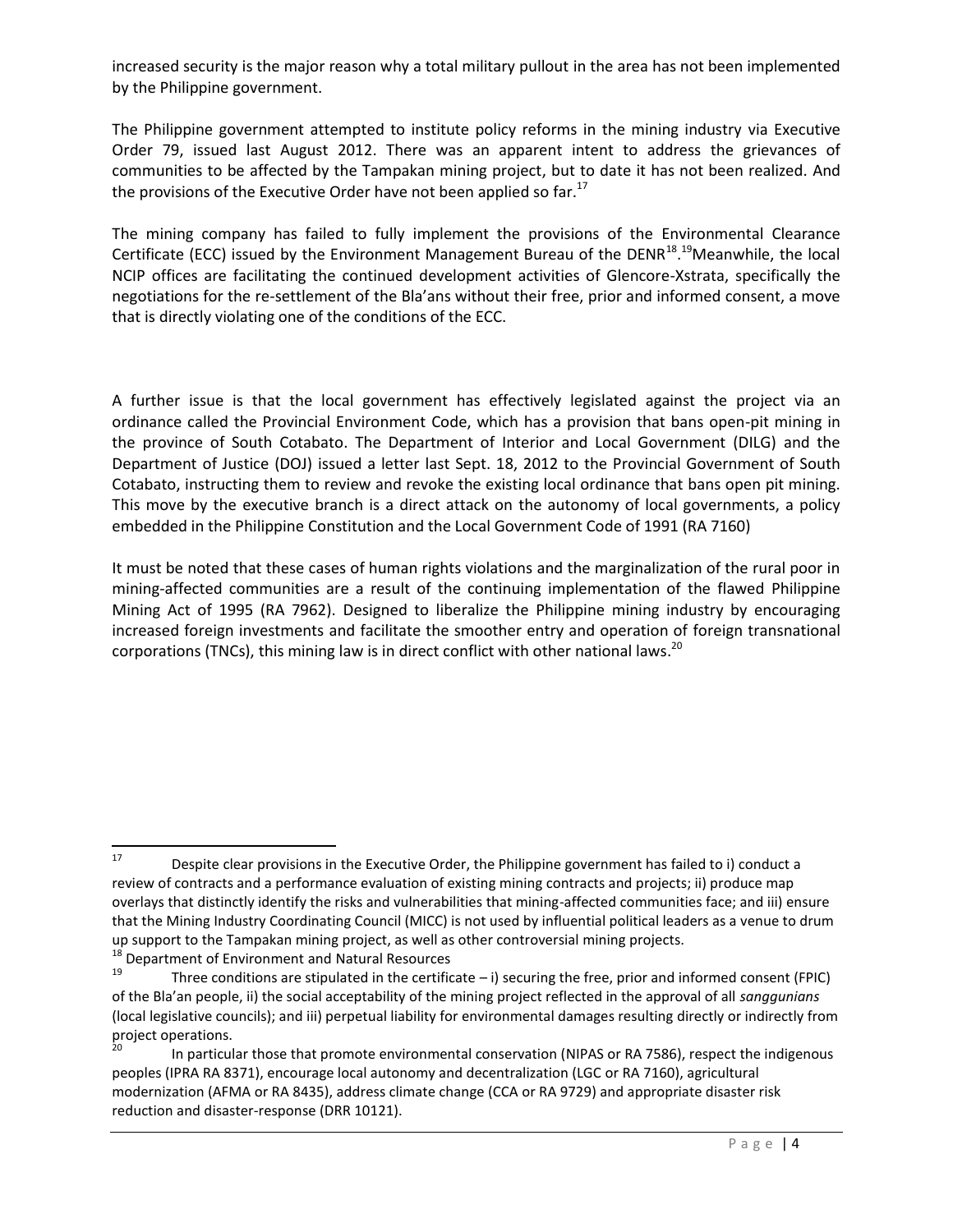As of May 2014, the Tampakan project is officially on "down-scaled status", after implementing an 80% reduction in its programmed funds and staffing for 2014. It is not suspended or abandoned. Glencore/Xstrata has indicated that they are pushing their targets for commercial operations in 2019. They have also committed to pursue completion of all their regulatory requirements, including securing consents from indigenous peoples and working on the local ban on open-pit mining.<sup>21</sup>

. The Philippines prides itself in being a first-mover and champion of some of the most progressive domestic laws and policies on the environment, human rights, sustainable development and indigenous people. However, the genuine and effective implementation of these progressive laws is lacking. On the one hand, SMI publicly declares their commitment to human rights<sup>22</sup>, publicize their corporate social responsibility activities, and often cites the environmental awards given to them by the Philippine government. But the reality of the case shows that that a giant TNC like Glencore-Xstrata can violate national and local laws, and commit human rights violations, with complete impunity. This is why, in case of failure at the national level, a recurring mechanism based on binding norms is needed at the international level. The current modes and mechanisms of soft laws or voluntary guidelines are inadequate to address human rights issues and concerns in the extractive industries in general.

Such legally-binding norms should in particular include provisions ensuring that TNCs are not allowed to take advantage of State armed or security forces or hire private militia and extractive activities are not allowed in areas of conflict. It should also include provisions on the extra-territorial obligations of States regarding human rights violations committed in other countries by TNCs having their headquarters within their territories as well as on the need for TNCs to respect and comply with domestic policies and national laws. The international instrument should also provide for a complaint and enforcement mechanism as well as a mechanism to monitor, analyze and research TNCs activities and their impacts o human rights.

The Europe-Third World Center (CETIM) calls on the government of the Phillippines to ensure a demilitarization of the ancestral domains and the surrounds of the mining area; to issue a certification from the National Commission on Indigenous Peoples (NCIP) that no further steps will be undertaken regarding Free prior and informed consent process, in respect to the petition of the Bla'an people<sup>23</sup>; to provide for a resolution of the cases and complaints filed at the Commission on Human Rights of the Philippines; to respect the local autonomy of the Province of South Cotabato, in accordance with the Provincial Environment Code; to conduct a high-level Peace Dialogue with the Bla'an people to deescalate the conflict situation in the area; and to revoke the Environmental Clearance Certificate given the lack of social acceptability

The CETIM also request the Special Rapporteur on the Rights of Indigenous Peoples, the Special Rapporteur on Extrajudicial, Summary or Arbitrary Executions and the Independent Expert on Human Rights and the Environment to closely monitor this case and realize a visit to the country.

 $\overline{\phantom{a}}$ 

<sup>&</sup>lt;sup>21</sup> While SMI and IndoPhil has put out contradicting media statements at various times in the last four months (either that Glencore is considering a divestment option in Tampakan or that Glencore is still committed to the project), Glencore/Xstrata itself has not made any public declaration on its plans for Tampakan.

 $^{22}$  "Our Response to Concerns About Human Rights" last accessed on May 26, 2014 -

http://www.smi.com.ph/EN/OurPerformance/Pages/ResponsetoHumanRightsConcerns.aspx

<sup>&</sup>lt;sup>23</sup> In January, 2014, representatives of one community submitted a petition signed by 1,800 Bla'ans to the NCIP declaring that they are no longer interested to engage in the FPIC process and demanding that a certification of non-NCIP coverage be issued by the government. This Bla'an community lives on the land at the heart of the proposed open-pit mine area.